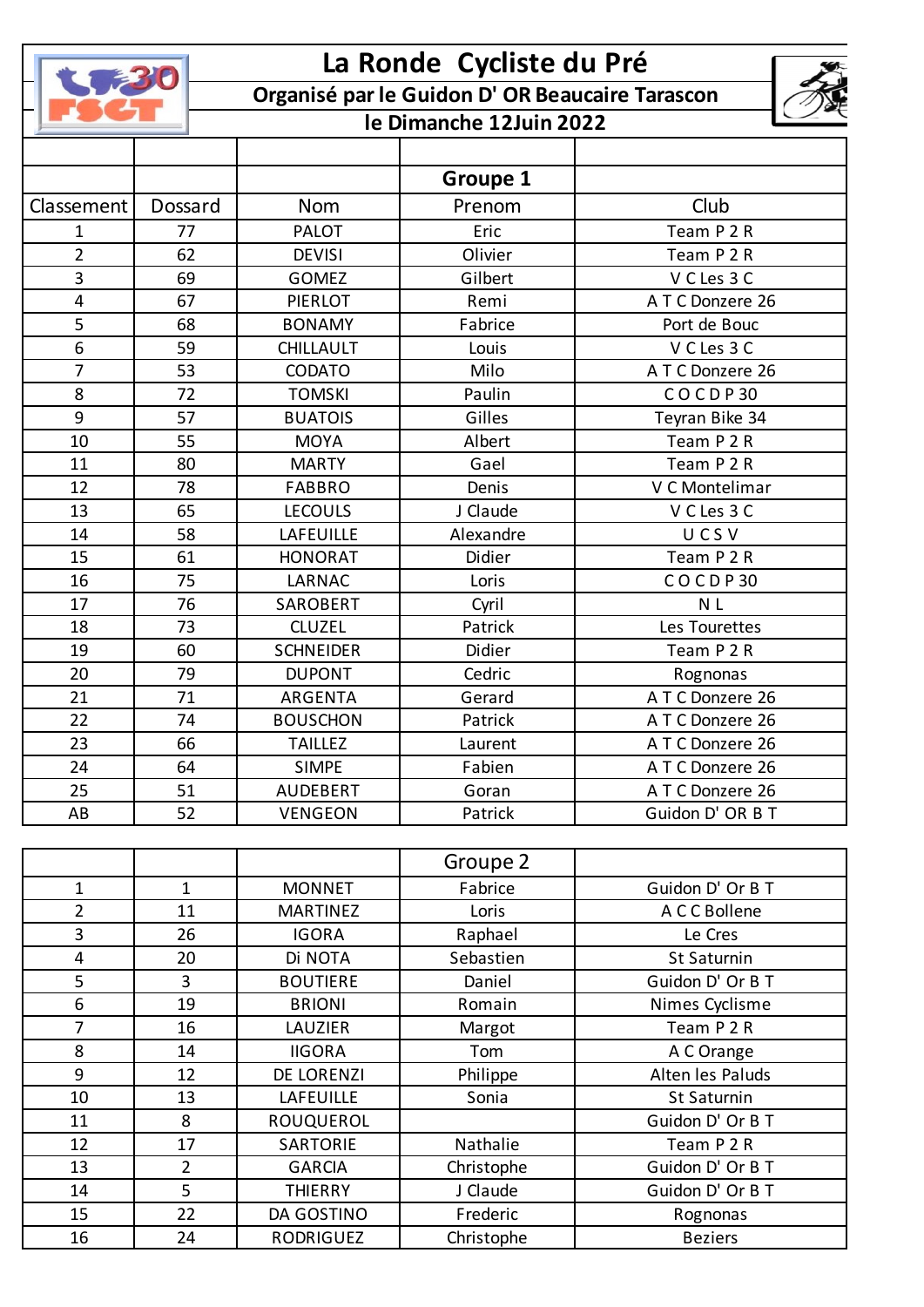| 17 | 4  | <b>GIRINO</b>      | <b>Bruno</b> | Guidon D' Or B T |
|----|----|--------------------|--------------|------------------|
| 18 | 18 | <b>CHARPENTIER</b> | Xavier       | N L              |
| 19 | 25 | <b>BAUDY</b>       | Yves         | West Werdon      |
| 20 | 9  | <b>NEGRE</b>       | Robert       | Verdon Evasion   |
| AB | 6  | <b>ANGONIN</b>     | Laurent      | Guidon D' Or B T |
| AB |    | <b>ANGONIN</b>     | Sophie       | Guidon D' Or B T |
| AB | 10 | <b>DUSSAUD</b>     | J Francois   | Martigue Sport   |
| AB | 15 | <b>GALLAND</b>     | Marie Celine | Team P 2 R       |
| AB | 21 | <b>SUAREZ</b>      | J Francois   | A T C Donzere 26 |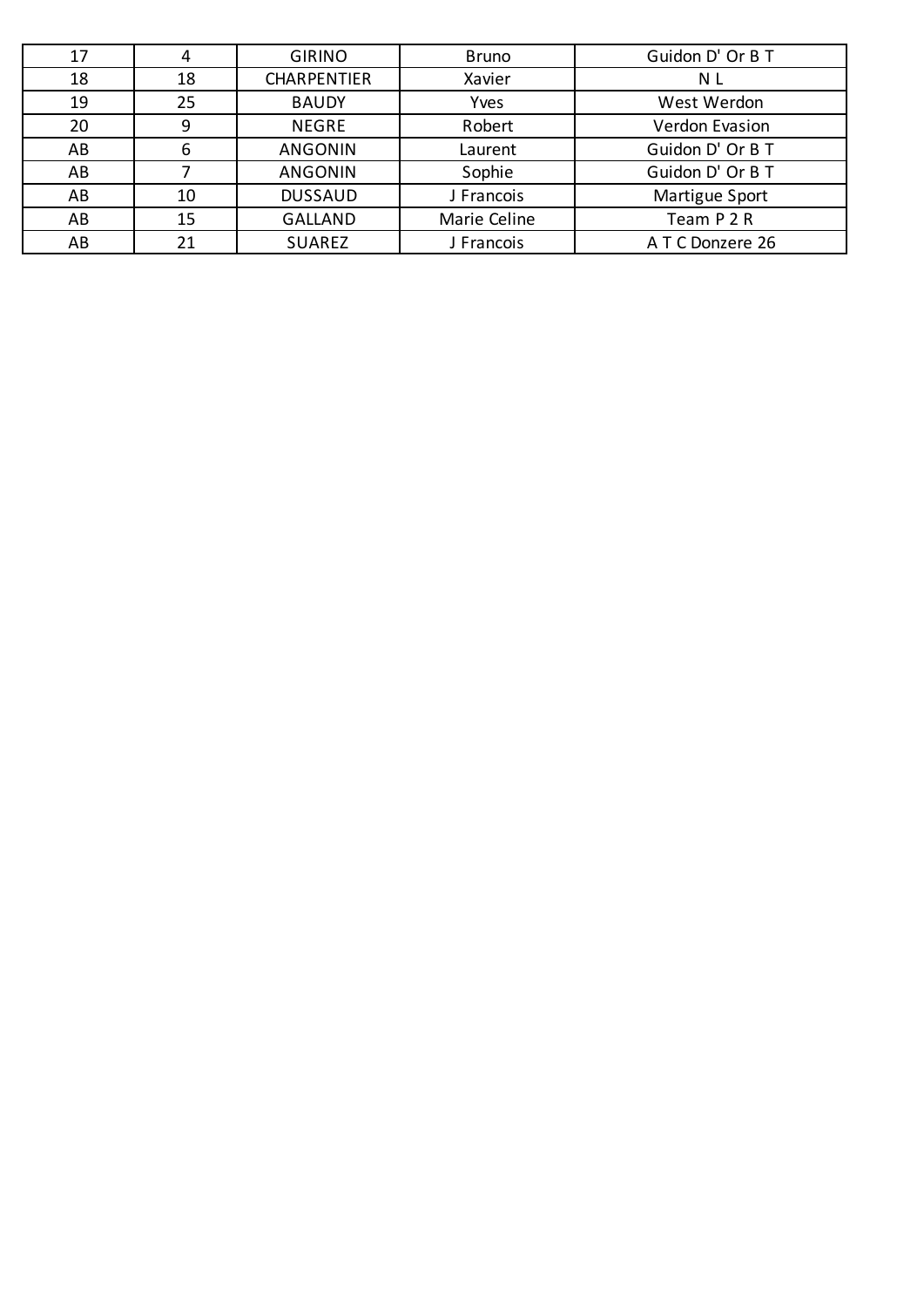| atégorie<br>(                                                                                                                                                                                                     |
|-------------------------------------------------------------------------------------------------------------------------------------------------------------------------------------------------------------------|
| $\frac{4}{3}$ $\frac{3}{4}$ $\frac{4}{3}$ $\frac{3}{3}$ $\frac{3}{5}$ $\frac{1}{4}$ $\frac{4}{4}$ $\frac{4}{3}$ $\frac{4}{4}$ $\frac{4}{4}$ $\frac{4}{4}$ $\frac{4}{3}$ $\frac{4}{4}$ $\frac{3}{3}$ $\frac{4}{4}$ |
|                                                                                                                                                                                                                   |
|                                                                                                                                                                                                                   |
|                                                                                                                                                                                                                   |
|                                                                                                                                                                                                                   |
|                                                                                                                                                                                                                   |
|                                                                                                                                                                                                                   |
|                                                                                                                                                                                                                   |
|                                                                                                                                                                                                                   |
|                                                                                                                                                                                                                   |
|                                                                                                                                                                                                                   |
|                                                                                                                                                                                                                   |
|                                                                                                                                                                                                                   |
|                                                                                                                                                                                                                   |
|                                                                                                                                                                                                                   |
|                                                                                                                                                                                                                   |
|                                                                                                                                                                                                                   |
|                                                                                                                                                                                                                   |
|                                                                                                                                                                                                                   |
|                                                                                                                                                                                                                   |
|                                                                                                                                                                                                                   |
| $\overline{\phantom{a}}$<br>$\mathbf{r}$                                                                                                                                                                          |
|                                                                                                                                                                                                                   |
| 3                                                                                                                                                                                                                 |
|                                                                                                                                                                                                                   |
|                                                                                                                                                                                                                   |
|                                                                                                                                                                                                                   |
| ŗ                                                                                                                                                                                                                 |
| ſ                                                                                                                                                                                                                 |
| ſ                                                                                                                                                                                                                 |
| ŗ                                                                                                                                                                                                                 |
| ŗ<br>Ć                                                                                                                                                                                                            |
| Ľ<br>J                                                                                                                                                                                                            |
| F                                                                                                                                                                                                                 |
| $\mathsf{C}$<br>Ē                                                                                                                                                                                                 |
|                                                                                                                                                                                                                   |
| F                                                                                                                                                                                                                 |